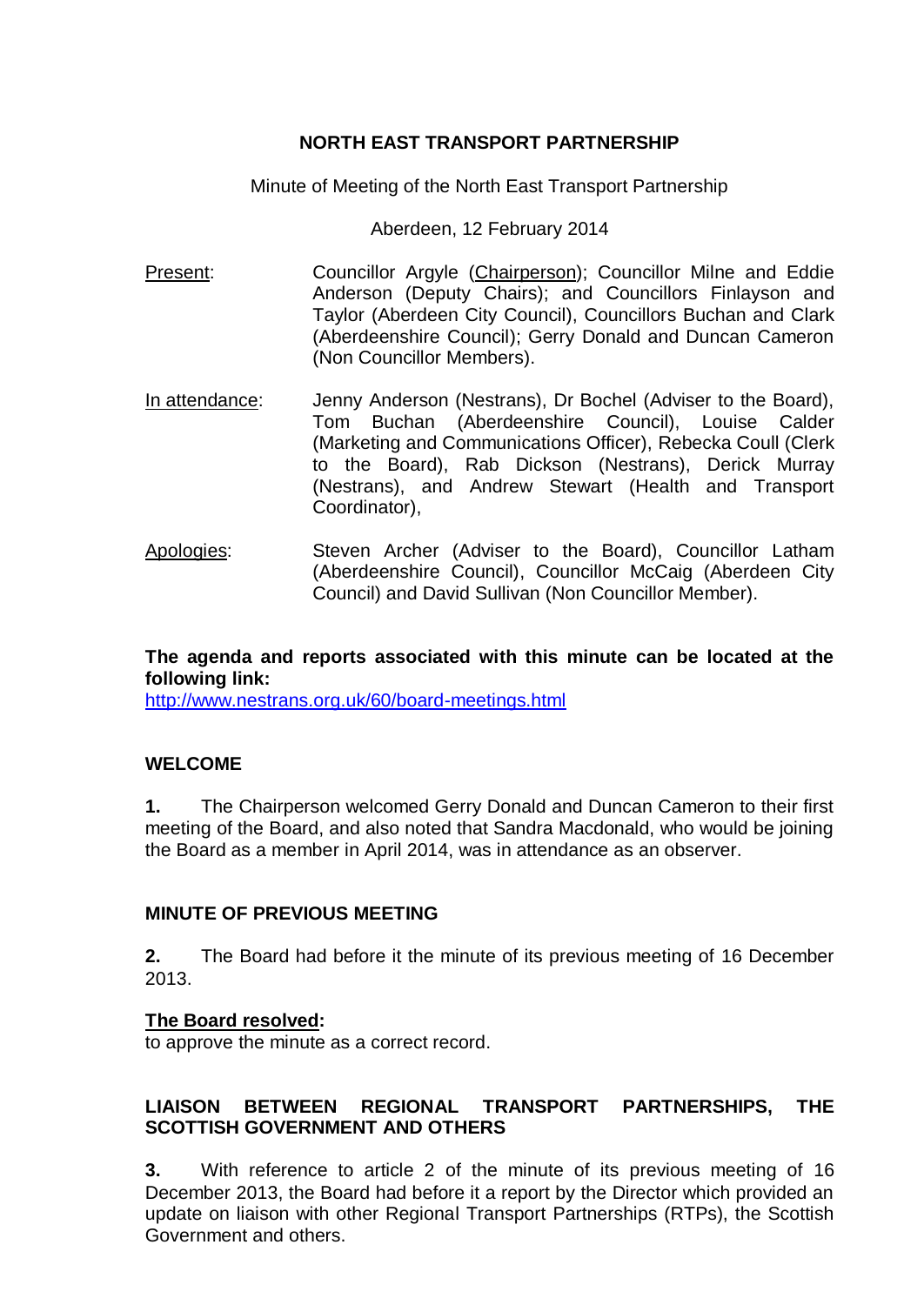The meetings included –

- Health and Transport Action Plan Steering Group in Aberdeen on 6 December 2013
- High Speed Rail Scotland Benefits and Vision Sub Group on Glasgow on 7 January 2014
- RUNWAYS UK Conference in London on 16 January 2014
- High Speed Rail Scotland Group in Glasgow on 27 January 2014
- UK Government/ Scottish Government on cross border travel in Edinburgh on 29 January 2014
- Laurencekirk Station Research Advisory group in Glasgow on 29 January 2014.

# **The report recommended –**

that the Board note progress on liaison arrangements with other Regional Transport Partnerships, the Scottish Government, and others, and arrangements for future meetings.

# **The Board resolved:**

to approve the recommendation.

# **REGIONAL TRANSPORT STRATEGY REFRESH – APPROVAL**

**4.** With reference to article 3 of the minute of its meeting of 16 December 2013, the Board had before it a report by the Director which advised members that the Regional Transport Strategy (RTS) refresh had now been approved by the Minister for Transport and Veterans.

Members intimated their thanks to all officers involved in this piece of work.

## **The report recommended –**

that the Board note the approval of the RTS refresh 2013 – 2035.

# **The Board resolved:**

to approve the recommendation.

# **STRATEGIC TRANSPORT FUND – UPDATE**

**5.** With reference to article 4 of the minute of its previous meeting of 16 December 2013, the Board had before it a report by the Director which updated members on the payments received into the Strategic Transport Fund since the aforementioned meeting.

## **The report recommended –**

that the Board:

- (a) note the update on payments into the Strategic Transport Fund; and
- (b) note the number of responses received to the consultation on the strategic transport fund prioritisation.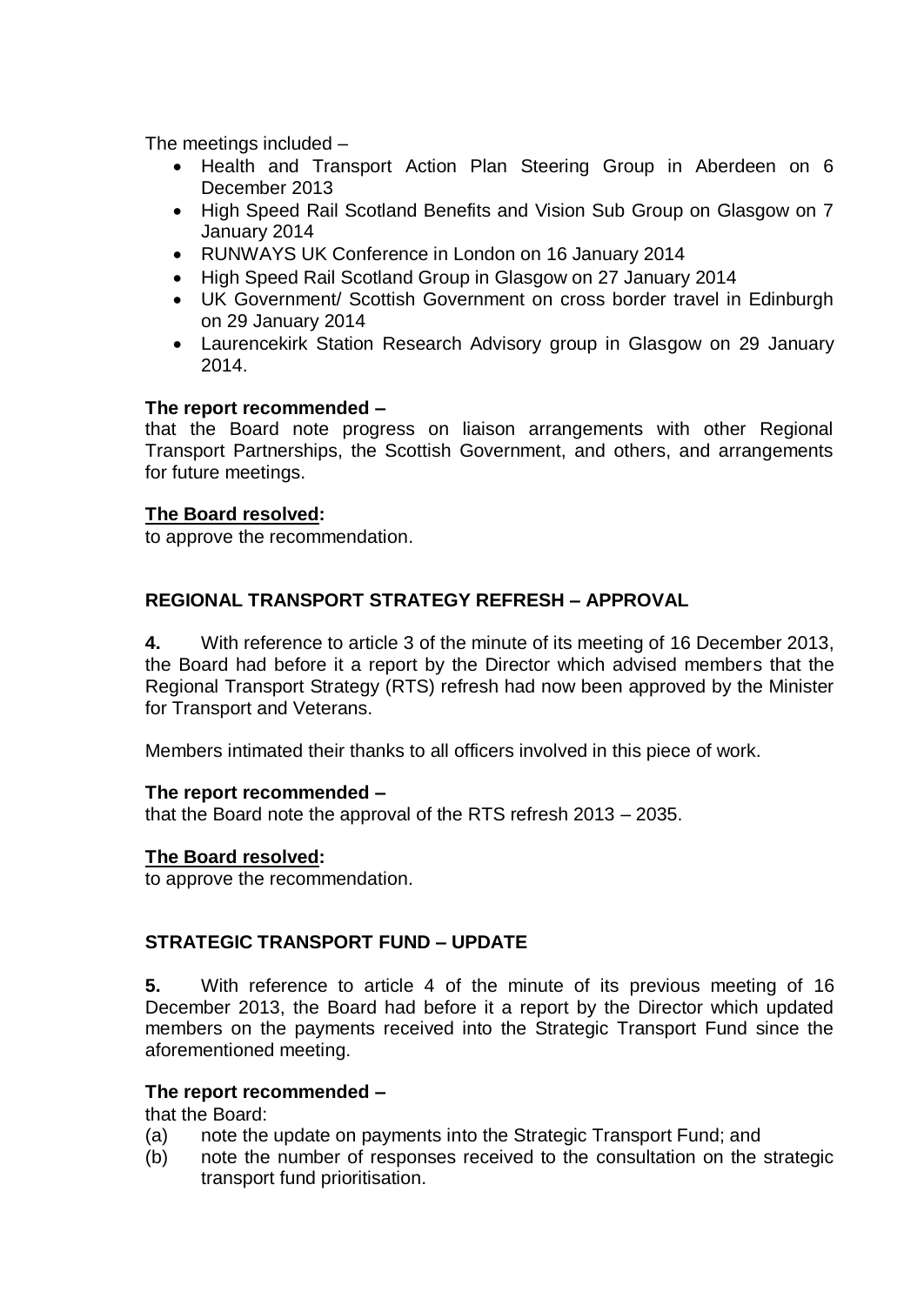# **The Board resolved:**

to approve the recommendation.

## **NESTRANS' APPOINTMENT COMMITTEE**

**6.** With reference to article 5 of the minute of its previous meeting of 16 December 2013, the Board had before it a report by the clerk which advised as to the outcome of the Appointment Committee of 13 December 2013, and that Scottish Minster approval in respect of the appointments had been received on 8 January 2014.

### **The report recommended –**

that the Board:

- (a) note that Scottish Ministers had approved the appointment of Gerry Donald and Duncan Cameron (with immediate effect) and Sandra Macdonald (as of April 2014) as non councillor members of the Nestrans' Board, as per the recommendation of the Appointment Committee of 13 December 2013; and
- (b) to approve the minute of the Appointment Committee of 13 December 2013 (as appended to the report) as a correct record.

### **The Board resolved:**

to approve the recommendations.

# **POSSIBLE JOINT MEETING OF ACSEF AND NESTRANS BOARD**

**7.** The Board had before it a report by the Director which suggested that the Board have a joint meeting with the ACSEF Board to discuss the upcoming project constructions and the new regional transportation strategy.

Members suggested that it may be beneficial for officers to produce a communications strategy to clarify the respective roles of the difference Boards.

#### **The report recommended –**

that the Board agrees to hold a joint meeting with the ACSEF Board members.

#### **The Board resolved:**

to approve the recommendation with the addition of the invitation for this joint meeting being extended to all members of the Strategic Development Planning Authority.

## **BRIDGE OF DEE STAG PART 1 APPRAISAL**

**8.** With reference to article 9 of the minute of its previous meeting of 18 April 2012, the Board had before it a report by the Director which advised as to the content of the draft Scottish Transport Appraisal Guidance (STAG) Part 1 report that had been submitted by consultants.

#### **The report recommended –**

That the Board: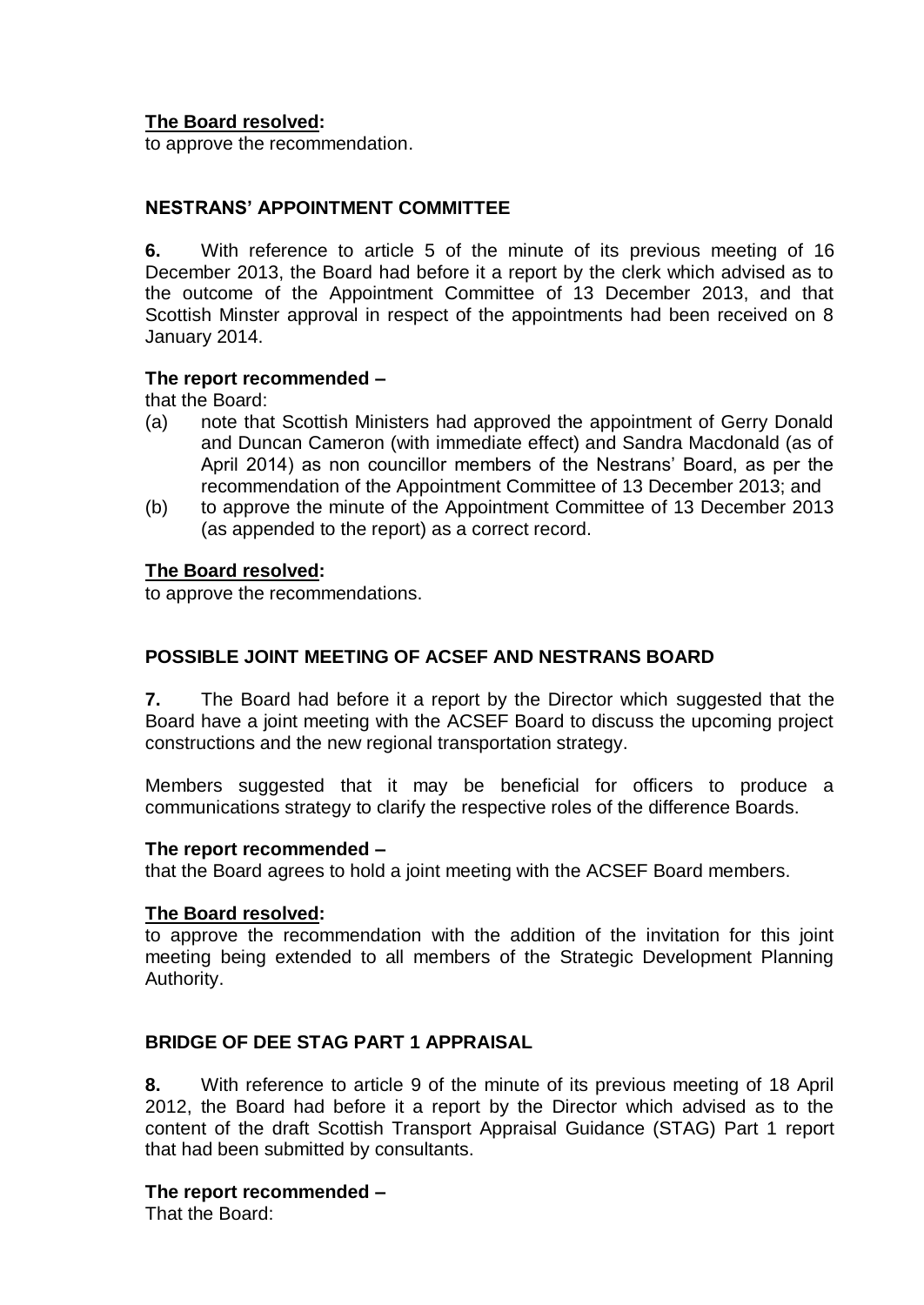- (a) consider the draft STAG Part 1 Appraisal for the Bridge of Dee, and approve a final version for publication on the Bridge of Dee project pages that are held on the Aberdeen City Council website, with a link to be provided from the Nestrans' website;
- (b) refer the report to Aberdeen City Council for consideration, and Aberdeenshire Council for information, along with a recommendation that concepts 6 and 7 as detailed within the report be progressed to STAG Part 2; and
- (c) subject to the agreement of the recommendation of Aberdeen City Council, approve the immediate commissioning of the STAG Part 2 Appraisal.

At this juncture it was clarified that recommendation (c) above meant that no action would be taken on this matter until Aberdeen City Council had taken a decision in this regard.

# **The Board resolved:**

to approve the recommendations subject to Concept 6B as detailed within the report also being progressed to STAG Part 2 Appraisal.

# **RAIL MATTERS**

**9.** With reference to article 7 of the minute of its previous meeting, the Board had before it a report by the Director which provided information on (1) rail franchises; (2) Caledonian Sleeper; (3) Scotrail; (4) Aberdeen – central belt and Aberdeen – Inverness studies; (5) Dyce railway station; (6) East coast mainline authorities; and (7) overcrowding.

## **The report recommended –**

that the Board note the content of the report.

## **The Board resolved:**

to approve the recommendation.

# **ACTIVE TRAVEL ACTION PLAN – UPDATE**

**10.** With reference to article 8 of the minute of its previous meeting of 16 December 2014, the Board had before it a report by the Director which advised members of progress in relation to developing an Active Travel Plan.

## **The report recommended –**

that the Board:

- (a) note the content of the report;
- (b) agree the broad outline and focus of the strategy; and
- (c) agree to consider the financial implications outlined above in deliberations of the budget in 2014/15 and 2015/16.

## **The Board resolved:**

to approve the recommendations.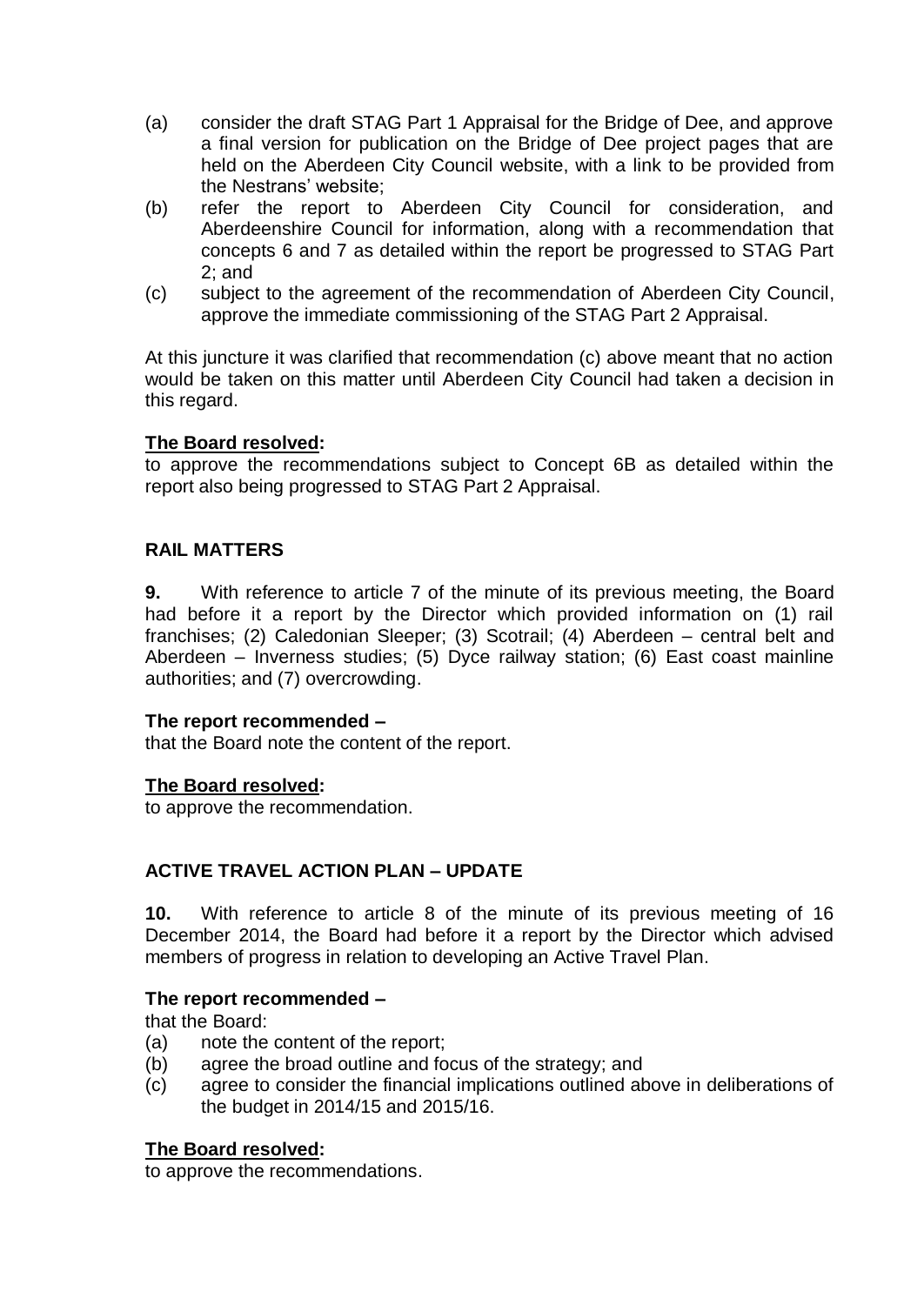# **PROGRESS REPORT**

**11.** With reference to article 9 of the minute of its previous meeting of 16 December 2013, the Board had before it a progress chart summarising the work in the three sub strategies of the Regional Transport Strategy as at 5 February 2013.

# **The Board resolved:**

- (i) to note the content of the progress chart;
- (ii) to request that Aberdeen City Council's Air Quality Action Plan be reported to a future meeting; and
- (iii) to request that officers write to Aberdeen International Airport to raise concerns around the lack of shelter at the disabled drop off point.

# **PUBLICATIONS AND CONSULTATIONS**

**12.** With reference to article 10 of the minute of its previous meeting of 16 December 2013, the Board had before it a report by the Director which summarised and advised on a number of different publications and consultations as follows and sought approval of draft and/ or final responses as appropriate –

- Aberdeen City Council local development plan main issues report
- National planning framework 3

## **The report recommended –**

that the Board note the content of the report and the documents referred to therein and approve the suggested responses to the consultation.

## **The Board resolved:**

to approve the recommendation.

## **BUDGET MATTERS**

**13.** With reference to article 11 of the minute its previous meeting of 16 December 2013, the Board had before it a report by the Treasurer which provided an update on the Partnership's budget and forecast outturn in this regard, and outlined one proposed virement to the budget.

#### **The report recommended –**

that the Board:

- (a) note the monitoring position and forecast as at 31 December 2013; and
- (b) approve the virements detailed below:

| Project                            | Current       | Proposed   | <b>Revised</b> |
|------------------------------------|---------------|------------|----------------|
|                                    | <b>Budget</b> | Virement   | <b>Budget</b>  |
| <b>Kintore Railway Station</b>     | £300,000      | (E300,000) |                |
|                                    |               |            | nil            |
| Ellon Park & Ride                  | £65,000       | (E30,000)  | £35,000        |
| A90 Schoolhill Park & Choose       | £30,000       | (E10,000)  | £20,000        |
| Fraserburgh Bus Station (increased | £76,000       | £144,000   | £220,000       |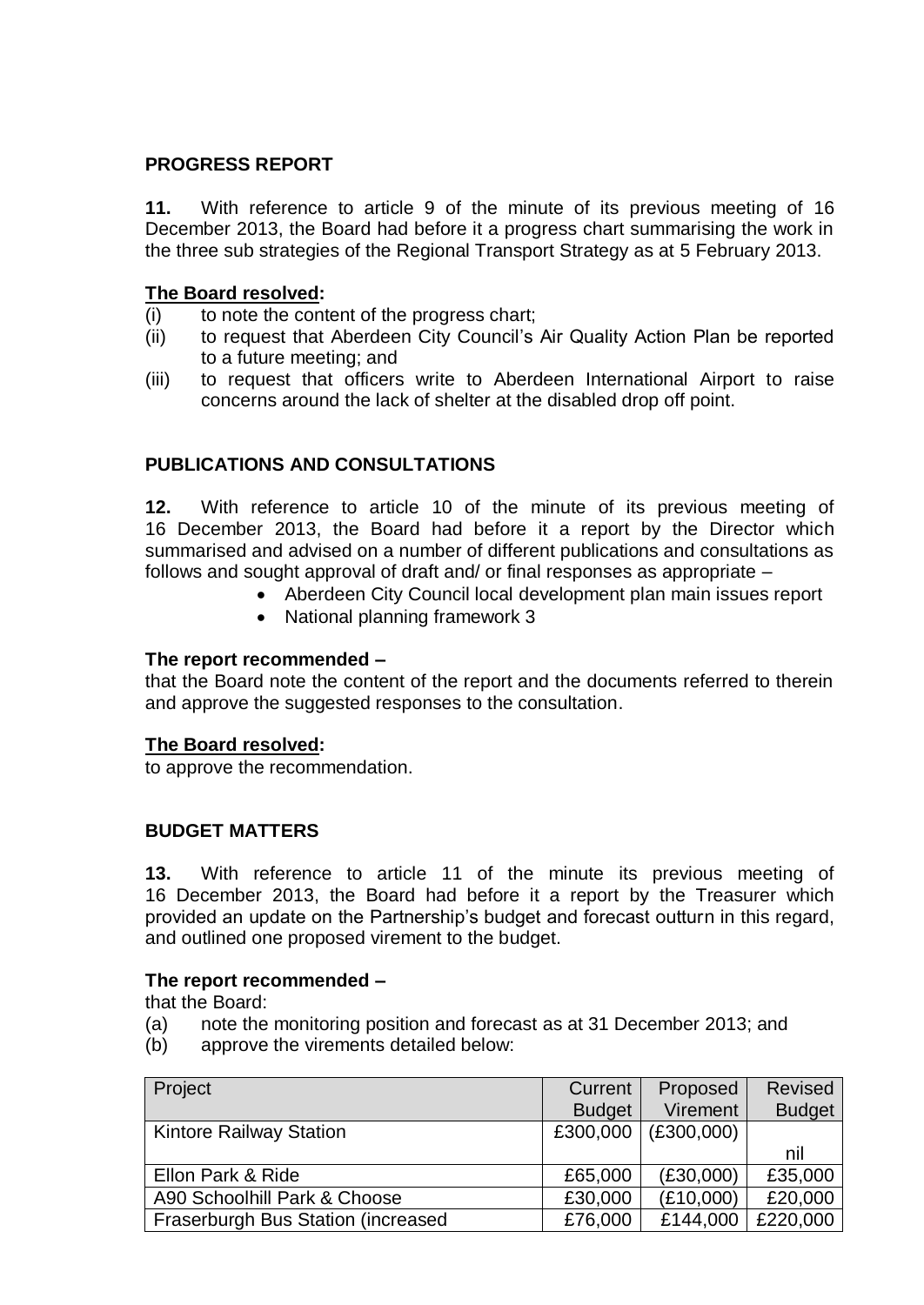| contribution)           |         |         |         |
|-------------------------|---------|---------|---------|
| A947 Towie Turner House | <br>nıl | £24,000 | £24,000 |

| Project                                    | Current       | Proposed   | Revised       |
|--------------------------------------------|---------------|------------|---------------|
|                                            | <b>Budget</b> | Virement   | <b>Budget</b> |
| A944/A97 Junction at Deskry                | nil           | £39,000    | £39,000       |
| A98 Longmanhill - Headition to Roadman's   | nil           | £103,000   | £103,000      |
| Cottage                                    |               |            |               |
| A920 Colpy to Potts Rayne                  | £195,000      | £24,000    | £219,000      |
| A952 North of Shanna's Cottages to Wester  | £90,000       | £5,000     | £95,000       |
| Pettymarcus                                |               |            |               |
| A944 Tillyfourie Westwards                 | £122,000      | £1,000     | £123,000      |
| <b>Airport Bus Turning Circle</b>          | £426,000      | (£394,000) | £32,000       |
| A96 Great Northern Rd approach to          | nil           | £63,000    | £63,000       |
| Haudagain resurfacing                      |               |            |               |
| A96 Great Northern Rd from St Machar Dr to | nil           | £116,000   | £116,000      |
| Printfield Walk resurfacing                |               |            |               |
| A944 Skene Rd westbound from Kingswells    | nil           | £117,000   | £117,000      |
| roundabout to Little Brodiach Cottage      |               |            |               |
| resurfacing                                |               |            |               |
| A944 Lang Stracht bus gate to A944 Skene   | nil           | £98,000    | £98,000       |
| Road roundabout resurfacing                |               |            |               |

### **The Board resolved:**

to approve the recommendations.

## **2014/15 BUDGET PROPOSALS**

**14.** The Board had before it a report by the Treasurer which presented the capital and revenue budgets for 2014/15, subject to available funding being confirmed.

## **The report recommended –**

that the Board approve the 2014/15 revenue and capital budgets of £1,026,350 and £2,467,000 with programmes as detailed in appendices 2 and 3, subject to anticipated funding levels being confirmed and making any appropriate adjustments following the Board's consideration.

#### **The Board resolved:**

to approve the 2014/15 revenue and capital budgets of £1, 026, 350 and £2,467,000 with programmes etc as detailed in appendices 2 and 3, subject to anticipated funding levels being confirmed.

## **INFORMATION BULLETIN**

**15.** With reference to article 13 of the minute of its previous meeting of 16 December 2013, the Board had before it a report by the Director which provided information and updates for the Board on a number of matters not requiring a decision as follows –